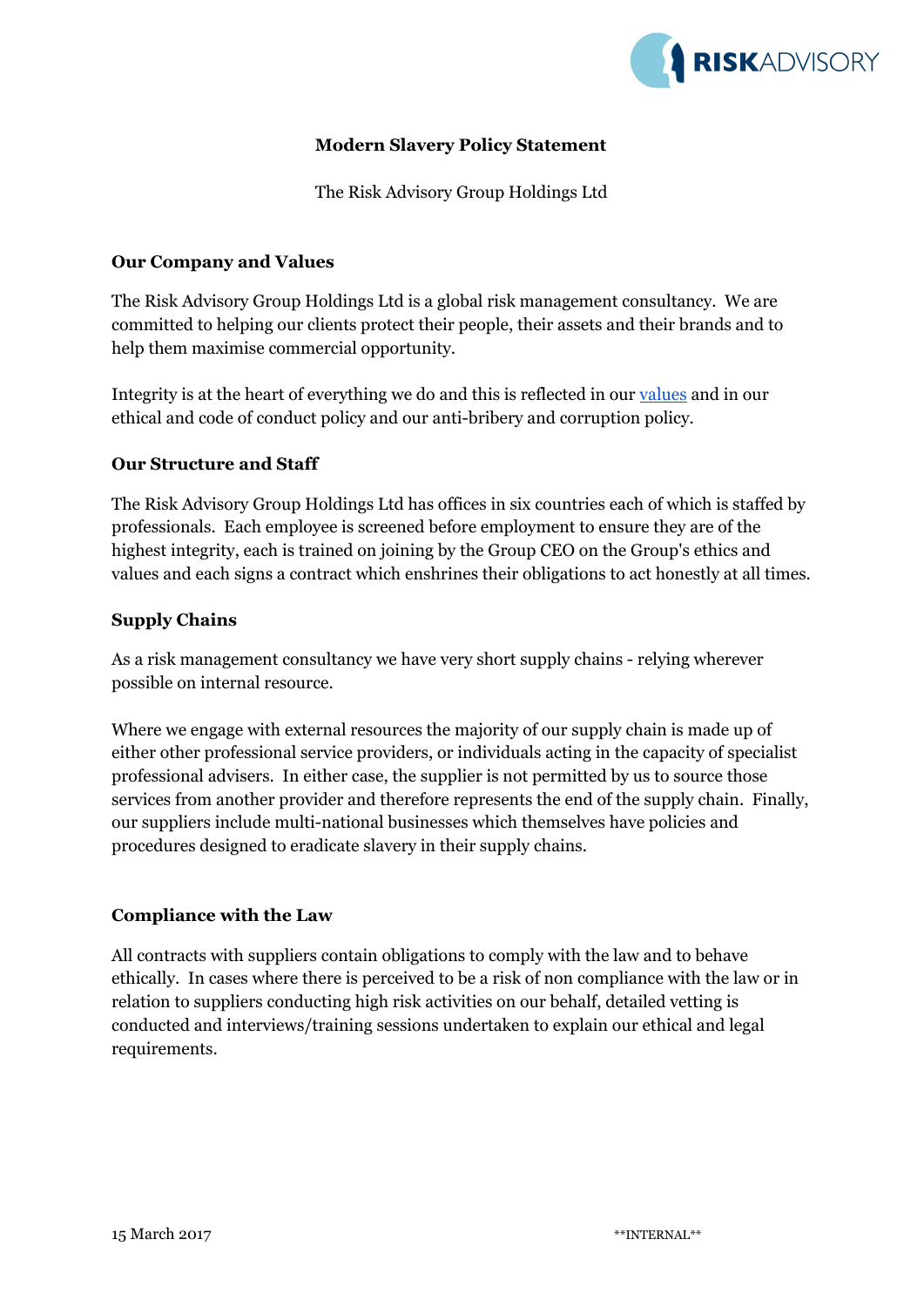

# **Compliance with Anti Slavery and Human Trafficking Law**

The Board of The Risk Advisory Group is committed to ensuring that the Group has in place effective risk-based controls to ensure that where there is a risk of human trafficking or slavery in our supply chain, it is identified.

This commitment is reflected in a risk assessment and vetting process which is undertaken on all suppliers to the Group. Where it is judged that this is or maybe a risk of slavery or human trafficking within the supply chain a vetting process is undertaken to ensure that the risk is not a material risk. If a material risk is identified Group policy dictates that the supplier would not be used.

#### **Ownership of Policy**

This policy is owned by the Group Chief Executive who reports to the Board on an annual basis as to its compliance.

Signed for and on behalf of the Board:

Bill Want

…………………………………………… Bill Waite Group Chief Executive Officer

Date: 15 March 2017